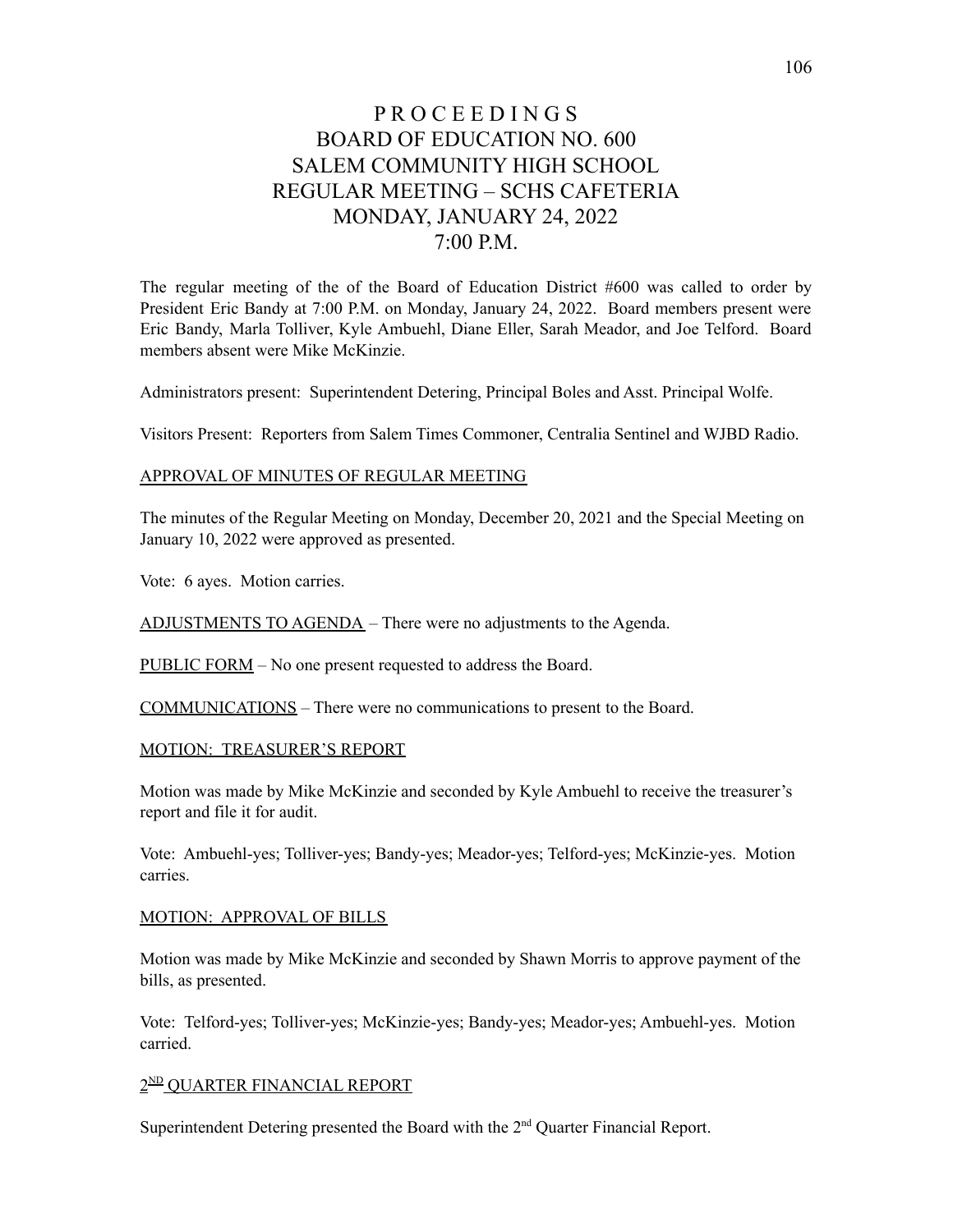Supt. Detering reported that the  $2<sup>nd</sup>$  quarter is quite distorted due to the bond sales and ESSER monies. He reminded the Board Members that we still have numerous expenditures to make with our summer 2022 projects. Overall expenses are at 40.21%. Revenue is at 66.66%. Discussion was held.

### ADMINISTRATOR'S REPORTS

ASST. PRINCIPAL'S REPORT – Asst. Principal Wolfe presented the attendance report for the month of December at 85.82%. He reported that during December we had 54 contacts with 49 different students, of those 16 general conferences with 16 students, and 5 mediations with 5 students in collaboration with Student services. He had 8 lunch detentions with 8 students; 2 after school detentions with 2 students; 17 crisis classes for 17 students; 1 Saturday School with 1 student; and 5 out of school suspensions for 4 students.

## PRINCIPAL'S REPORT –

SUPERINTENDENT'S REPORT – COVID UPDATE – Supt. Detering reported that as of Friday, we had 32 students confirmed positives with an additional 5 students waiting on results, and 12 students as household contacts. Of the 49 students out, 33 are set to return on Monday, January 24. We have 1 certified staff and 1 support staff out as positive cases. We are hopeful that we have peaked with the Omicron variant, but we will need to see for certain next week. He reported that the lawsuit about masking should have a decision handed down next Friday, January 28. Depending on the outcome of that case and if our numbers are on the decline, we may be able to renew our discussions about masking. SUMMER PROJECTS 2022 – Supt. Detering reported that the window project continues to progress, but slowly due to the cold temperatures. The crew is able to replace about two windows per shift. He met with Rob Dulaney from Ameresco, about some additional projects to possibly consider that includes HVAS across the road, occupancy sensors, window coverings, signage, clocks, and television removal. He stated he is working through the costs and will be in conversation with the finance and building committees that will probably necessitate a meeting.

#### MOTION: CLOSED SESSION

Motion was made at 7:33 p.m. by Eric Bandy and seconded by Mike McKinzie to enter into closed session for the purpose of reviewing closed session minutes, and the employment, performance, and compensation of specific personnel.

Vote: Eller-yes; Meador-yes; Bandy-yes; Telford-yes; Ambuehl-yes; Tolliver-yes. Motion carried.

## MOTION: RETURN TO OPEN SESSION

Motion was made at 7:47 p.m. by Eric Bandy and seconded by Joe Telford to return to Open Session of the Regular January Board Meeting.

Vote: 6 ayes. Motion carries.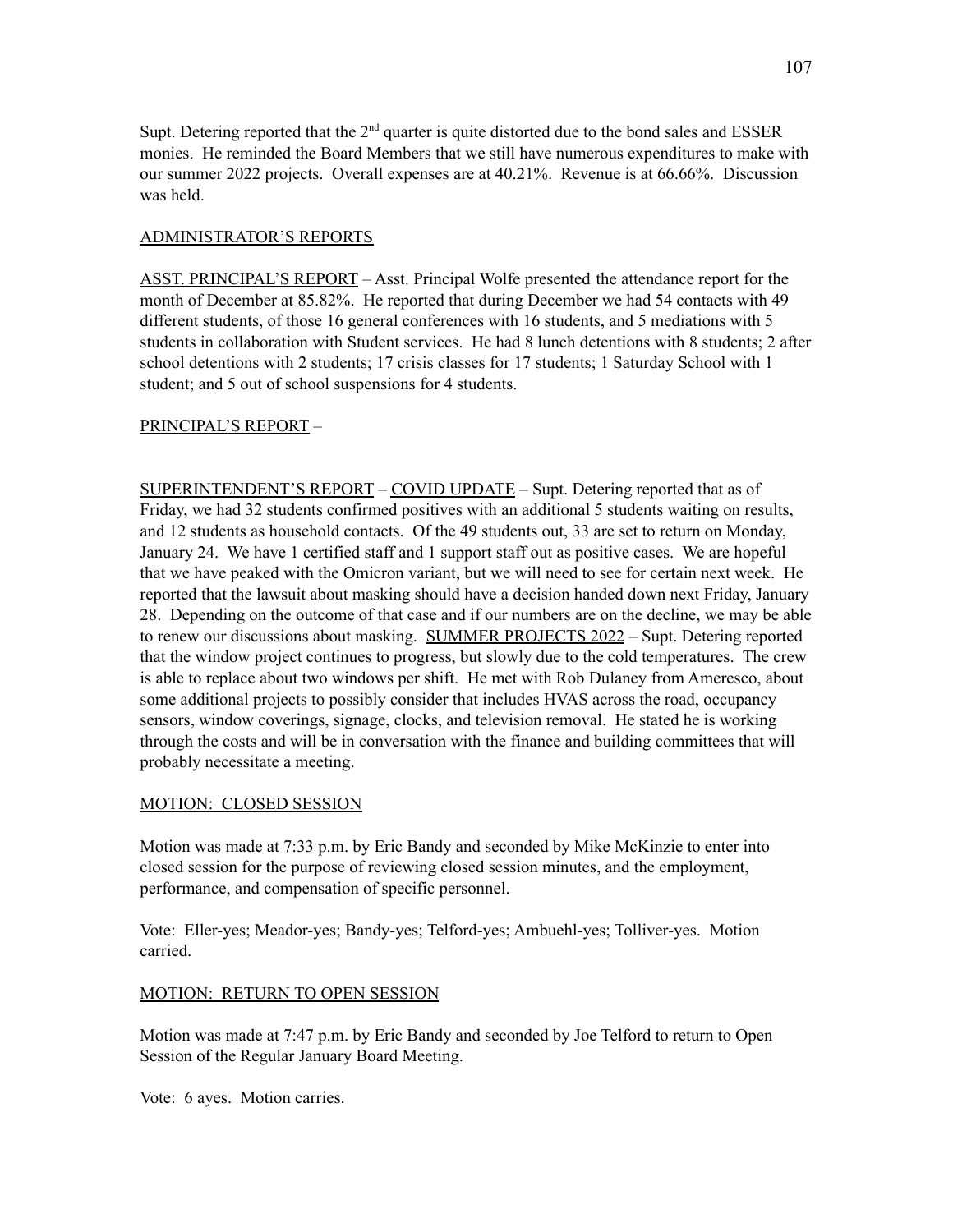# MOTION: TO APPROVE CLOSED SESSION MINUTES

Motion was made by Sarah Meador and seconded by Marla Tolliver to approve the closed session minutes of the December 20, 2021 Regular Board Meeting and the January 10, 2022 Special Board Meeting.

Vote: 6 ayes. Motion carried.

# MOTION: TO OPEN CLOSED SESSION MINUTES FROM JULY 2021 TO DECEMBER 2021

Motion was made by Eric Bandy and seconded by Mike McKinzie to open all the Closed Session minutes from July 2021 to December 2021, with one exception.

Vote: 6 ayes. Motion carried.

## MOTION: TO APPROVE DESTRUCTION OF VERBATIM RECORDS OF CLOSED **SESSIONS**

Motion was made by Sarah Meador and seconded by Joe Telford to approve destruction of verbatim records of all closed session minutes older than 18 months.

Vote: 6 ayes. Motion carries.

# MOTION: TO EMPLOY ATHLETIC DIRECTOR

Motion was made by Sarah Meador and seconded by Joe Telford to employ Kevin Greene as Athletic Director and set the Athletic Director stipend at 20% of the teacher base pay.

Vote: Eller-yes; Meador-yes; Bandy-yes; Telford-yes; Ambuehl-yes; Tolliver-yes. Motion carried.

# MOTION: TO EMPLOY PROM DECORATING COMMITTEE MEMBER

Motion was made by Sarah Meador and seconded by Joe Telford to employ Katie King as a prom decorating committee member.

Vote: Eller-yes; Meador-yes; Bandy-yes; Telford-yes; Ambuehl-yes; Tolliver-yes. Motion carried.

## ADJOURNMENT

.

Board President Eric Bandy adjourned the regular January Board meeting at 7:48 p.m.